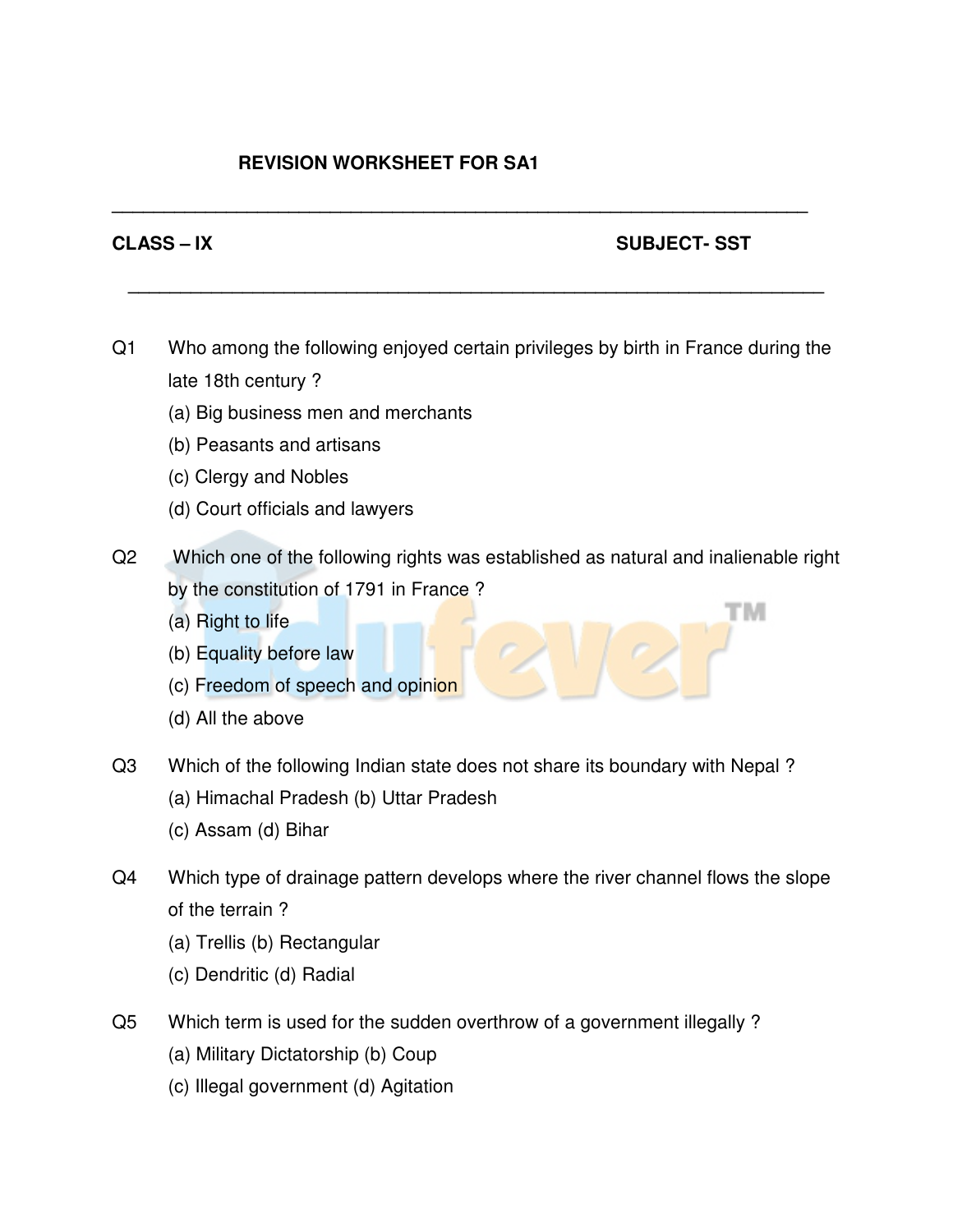- Q6 For whose help had President Allende of Chile made various policy decisions ?
	- (a) Party members (b) Family members
	- (c) Poor and workers (d) Soldiers
- Q7 Who amongst the following was the president of the Constituent Assembly ? (a) Dr. B.R. Ambedkar (b) Dr. Rajendra Prasad (c) Jawaharlal Nehru (d) Sarojini naidu
	-
- Q8 The 'Green Revolution' introduced the farmers to
	- (a) cultivation of wheat and rice
	- (b) cultivation of green vegetables
	- (c) cultivation of sugarcane
	- (d) green the forests
- Q9 Sarva Shiksha Abhiyan is a step towards providing
	- (a) Higher education (b) Secondary education
	- (c) Elementary education (d) All the above

Q10 Infant Mortality Rate refers to the death of a child under the age of;

тм

- (a) 1 year (b) 2 years
- (c) 4 years (d) 5 years
- Q11 Who wrote the book 'The Social Contract' ?
	- (a) Locke
	- (b) Rousseau
	- (c) Olympe de Gouges
	- (d) Montesquieu
- Q12 The Triangular slave trade was prevalent between which of the following continents ?
	- (a) Europe, Africa and the Americas
	- (b) Europe, Asia and the Americas
	- (c) Africa, Asia and the Americas
	- (d) Europe, Asia and Africa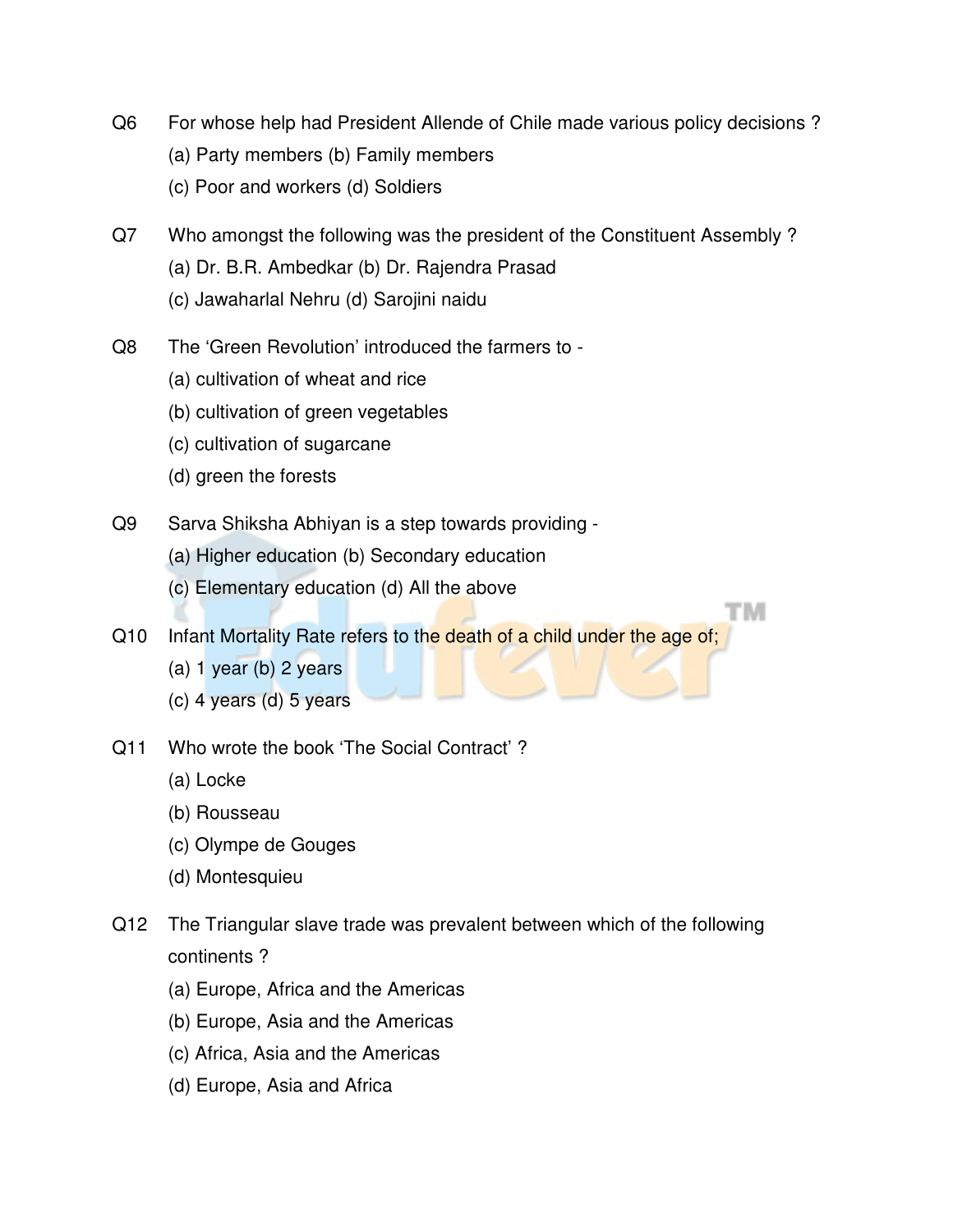- Q13 Which among the following is not a tributary of river Ganga ?
	- (a) Yamuna (b) Ghaghara
	- (c) Gandak (d) Beas
- Q14 Which one of the following facts is true about Salvadar Allende, the President of Chile?

тм

- (a) He led a government elected by the people.
- (b) He overthrew the elected government.
- (c) He was always helping the land lords and the rich.
- (d) He was pro-church and the church supported him.
- Q15 The Poland United Worker's Party was a :
	- (a) Democratic Party
	- (b) Communist Party
	- (c) Liberal Party
	- (d) Conservative Party

Q16 When a state does not have any official religion, it is called a :

- (a) sovereign state
- (b) democratic state
- (c) secular state
- (d) republican state
- Q17 Which of the following is an examples of working capital?
	- (a) Raw Material and Money
	- (b) Tools and Buildings
	- (c) Land and Labours
	- (d) Machines and Tools
- Q18 Which class of society in France was behind the French Revolution ?
	- (a) Clergy (b) Nobility
	- (c) Middle class (d) Small Peasants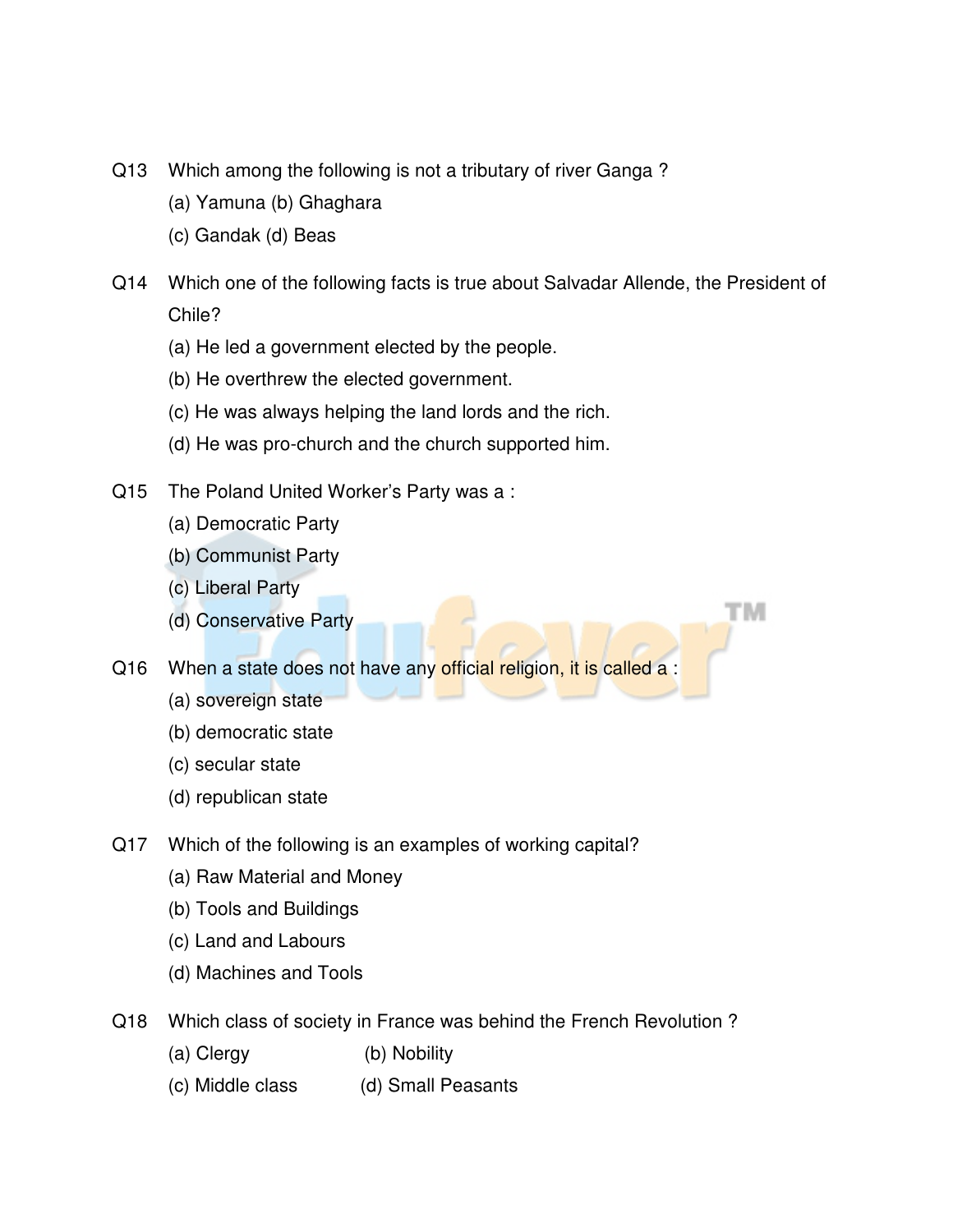- Q19 Seasonal and disguised unemployment is very common in which parts of India ?
	- (a) Rural areas
	- (b) Urban areas
	- (c) Metropolitan cities
	- (d) Coastal areas.
- Q20 Which one of the following statements is TRUE about health sector in India ?
	- (a) A healthy person becomes a liability for an organization
	- (b) Our National Policy aims at improving the accessibility of health care
	- (c) Improvement of health status is not a priority
	- (d) The present health structure available in India is sufficient for its population.

тм

- Q21 Which one of the following was exempted from paying taxes to the state and enjoyed feudal privileges ?
	- (a) Members of third Estate (b) Nobels
	- (c) Soldiers (d) Peasants
- Q22 Which one of the following states does not share common border with Bangladesh ?
	- (a) West Bengal (b) Meghalaya
	- (c) Tripura (d) Manipur
- Q23 Which one amongst the following rivers forms esturies ?
	- (a) Ganga (b) Indus
	- (c) Narmada (d) Kaveri
- Q24 For whose help had President Allende taken several policy decisions ?
	- (a) Party members (b) Family members
	- (c) Poor and the workers (d) Women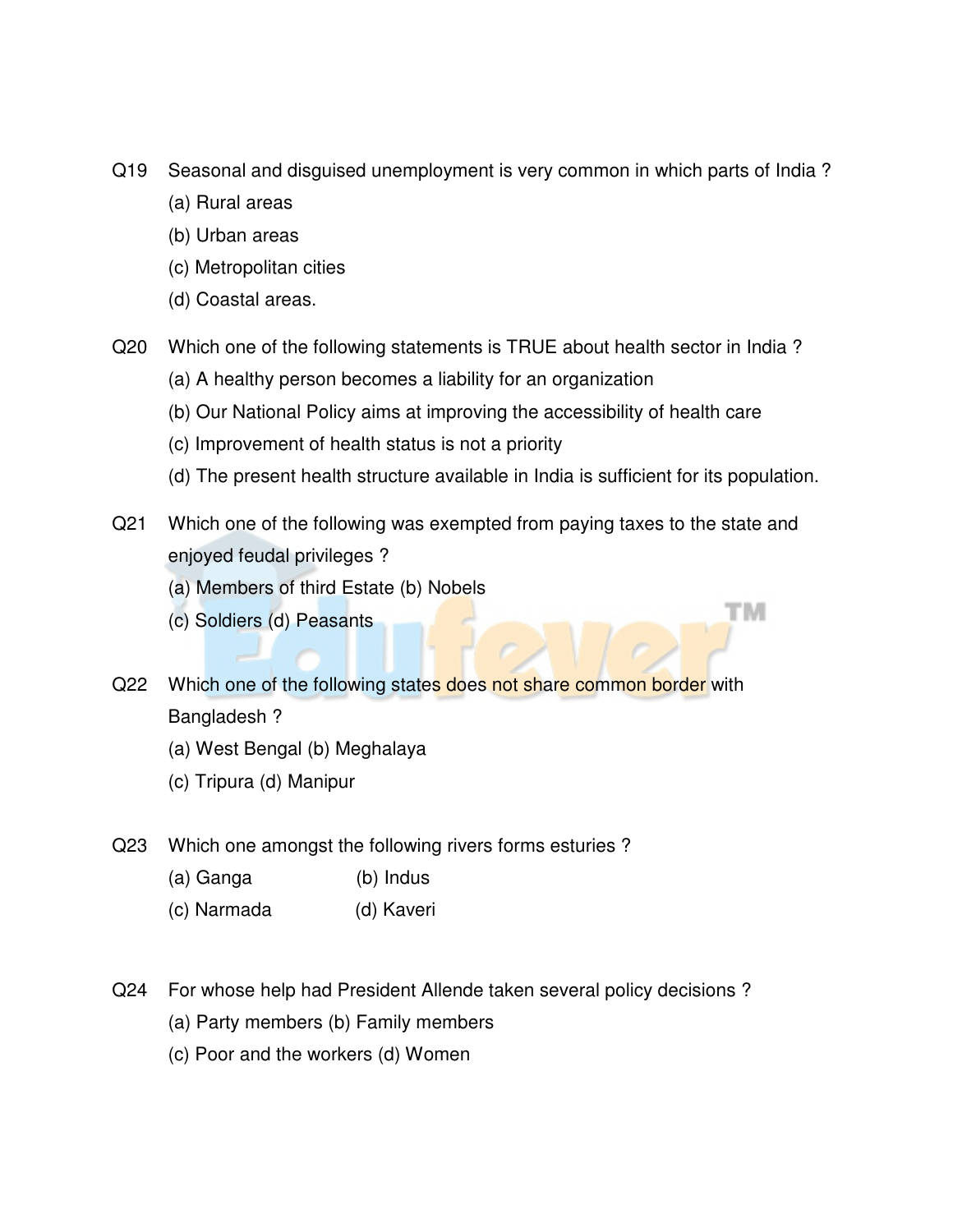- Q25 Which one of the following is not a characteristic of democracy ?
	- (a) People choose their rulers (b) People have freedom to express their views.
	- (c) Trade unions are not allowed (d) Strikes are not banned
- Q26 On what charge was Nelson Mandela tried by the white South African government ?
	- (a) Treason (b) Cheating
	- (c) Murder (d) Spreading of violence
- Q27 Which is the best way to expand non-farm activities in a village ?
	- (a) To have better means of transport
	- (b) Loan to be made available at low interest
	- (c) To have markets where the goods produced can be sold
	- (d) All the above

Q28 Which one of the following is Not an effect of unemployment?

- (a) Wastage of manpower resource
- (b) Depressed economy
- (c) Decrease in economic overload
- (d) Feeling of hopelessness

## **WORKSHEET -2**

TМ

- 1. Why is human resource considered to be the best resource? Explain.
- 2. How can one grow more than one crop on the same piece of land? Explain.
- 3. How did Japan become a developed country ? Explain.
- 4. Why are farmers of Palampur able to grow different crops in a year ? Explain
- 5. What is unemployment ? How does it affect our economy ?
- 6. In which states was the modern farming method tried out first by the farmers ? State any wo features. Modern farming method.
- 7. Explain the importance of education in our day to day life.
- 8. Why are women employed in low paid work ? State any three reasons